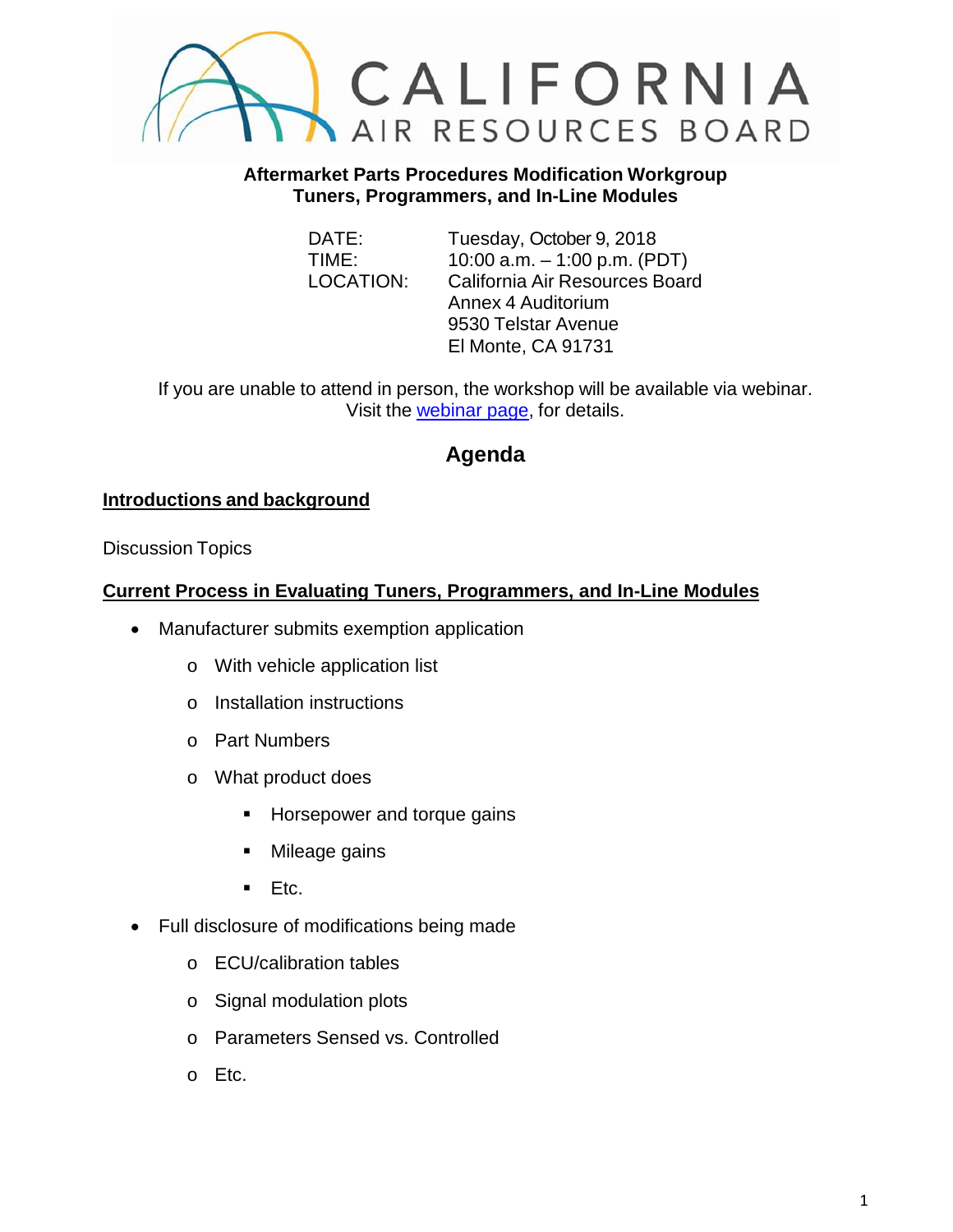- Applications incomplete or missing information
	- o Vehicle application list missing key information
	- o Installation Instructions incomplete or missing, not specific to models
	- o Part Numbers for each calibration and/or for each physical device
	- o EO identification labels
	- o Not all modifications disclosed
	- o No technical explanation on what product does (i.e. ECU Questionnaire)
	- o User adjustable options not listed
- Applications are too complex for one application
	- o Multiple OEMs
	- o Multiple Engine Technologies
	- o Multiple Engine Configurations
	- o Multiple OBD groups
	- o Different Emission Standards
	- o User adjustability
	- o Product features (e.g. downloadable tunes)
- Application review includes:
	- o Verify devices are production ready (requirement)
	- o Review each installation instruction, cross reference OEM service manuals
	- o Research out each vehicle on list for worst case test vehicle(s) selection
	- o Research OBD interaction with device-modified parameters
	- o Investigate device advertising claims, user reviews, online videos
	- o Request sample devices for verification and anti-tampering resistance
- Application follow-up may include:
	- o Send need info letter
		- **Long response time for manufacturers**
		- **Incomplete manufacturer responses**
		- Manufacturer debating/challenging/withholding requested information
	- o Prepare a test memo
		- Complex applications require multiple vehicle/complex test letter
		- Worst-case vehicle(s) determination based on multiple criteria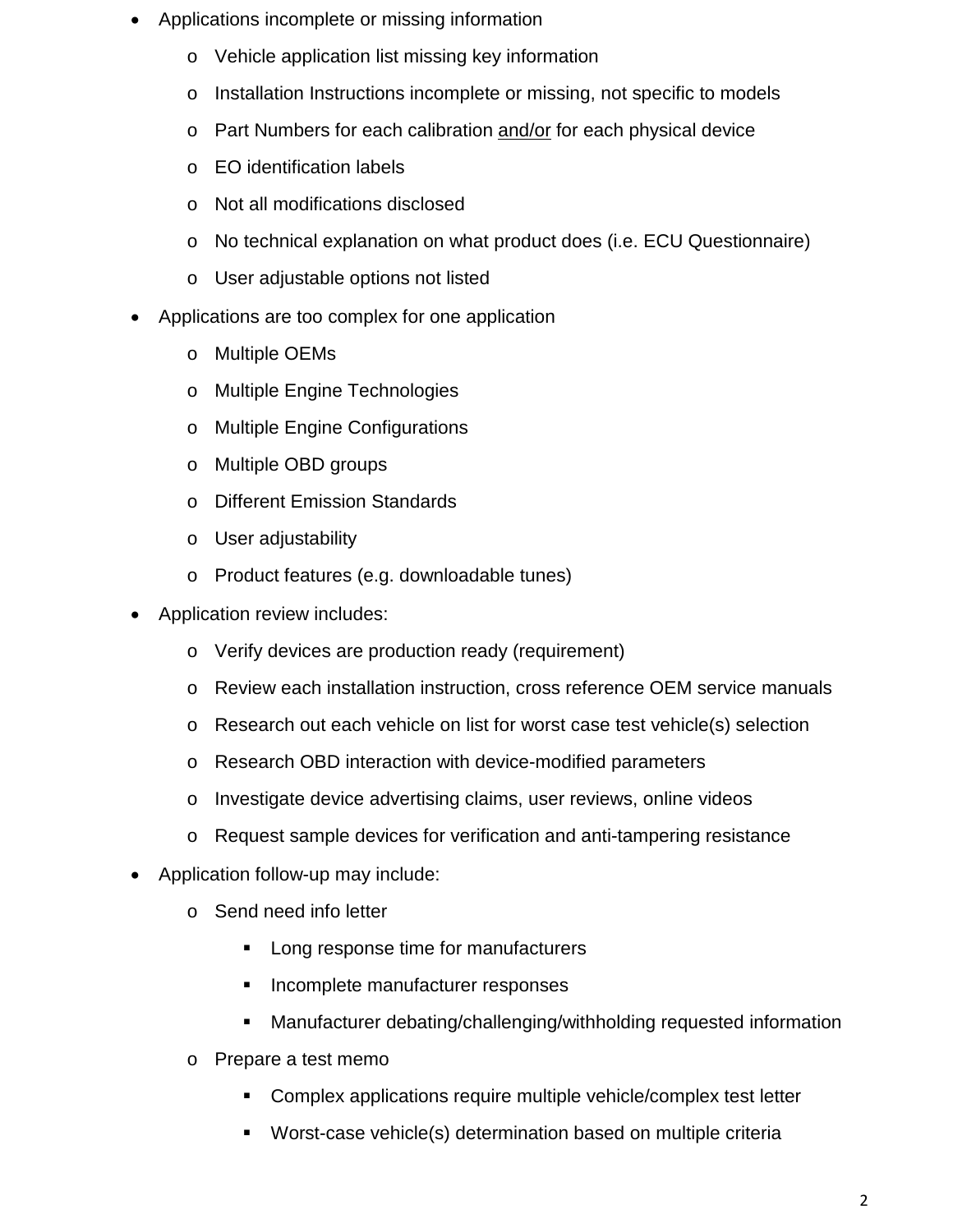#### **Expectations for New Aftermarket Parts Regulation to Streamline the Process**

- Smaller applications based on:
	- o One OEM per application
	- o One fuel type
	- o One device type (programmer, in-line, or sensor-conditioning)
	- o Same engine design V8, V6, L4, Etc.
	- o Same induction type TC, SC, NA
	- o Same device modification type
		- **Horsepower**
		- **Towing**
		- Mileage
		- **Transmission**
		- **Speedometer calibrator**
		- **Throttle pedal adjustor**
		- **Cylinder deactivation**
		- $Ectc.$
- Display only devices (how to prove no software changes)
- Incorporate Executive Order into the product calibration
- Disclose Calibration Identification Number (Cal ID)
- Transparent application requirements
	- o Detailed descriptions
	- o Vehicle list requirements
	- o Installation guide requirements
	- o EO Label requirements